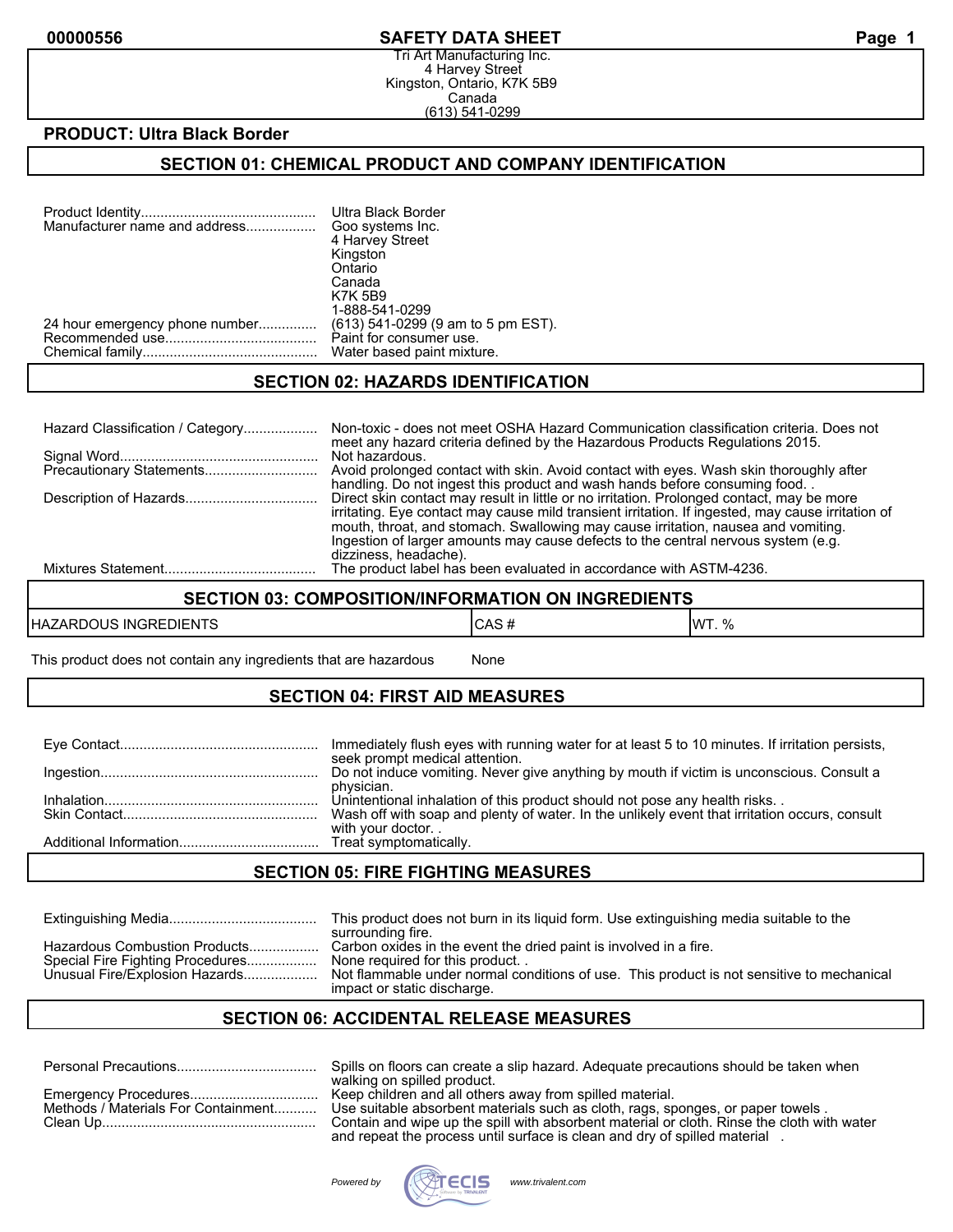## **PRODUCT: Ultra Black Border**

#### **SECTION 07: HANDLING AND STORAGE**

Handling Precautions.................................... Avoid contact with skin, eyes and clothing. Wash thoroughly after handling. Keep away from extreme heat and flame. Keep containers tightly closed when not in use. Storage Requirements.................................. Store in a cool, dry, well ventilated area. Do not freeze. Recommended storage temperature: 0 - 30°C (32 - 86°F).

#### **SECTION 08: EXPOSURE CONTROLS/PERSONAL PROTECTION**

| IINGREDIENTS                                                                                                                                                                                                                                                                                                                                        | <b>TWA</b>     | <b>ACGIH TLV</b><br>STEL | <b>OSHA PEL</b><br>IPEL | STEL           | <b>NIOSH</b><br><b>IREL</b> |
|-----------------------------------------------------------------------------------------------------------------------------------------------------------------------------------------------------------------------------------------------------------------------------------------------------------------------------------------------------|----------------|--------------------------|-------------------------|----------------|-----------------------------|
| This product does not<br>contain any ingredients<br>that are hazardous                                                                                                                                                                                                                                                                              | Not applicable | Not applicable           | Not applicable          | Not applicable | Not applicable              |
| No personal protective equipment is necessary when handling or using this product.<br>No special protective clothing is required to use this product.<br>Take the necessary precautions to avoid liquid contact with eves.<br>No gloves are required to handle this product.<br>No special ventilation requirements are necessary for this product. |                |                          |                         |                |                             |

### **SECTION 09: PHYSICAL AND CHEMICAL PROPERTIES**

|                                                                                                                                               | Liguid.<br>Black.<br>Similar to water.                                                                                                                                    |
|-----------------------------------------------------------------------------------------------------------------------------------------------|---------------------------------------------------------------------------------------------------------------------------------------------------------------------------|
|                                                                                                                                               | $8.5 - 9.5.$<br>Similar to water.<br>Non-flammable.                                                                                                                       |
| Auto Ignition Temperature (deg C)<br>Upper Flammable Limit (% Vol )<br>Lower Flammable Limit (% Vol)<br>Coefficient of Water/Oil Distribution | Not applicable.<br>Not applicable.<br>Not applicable.<br>No data.<br>71-75% (water).<br>27 g/gal or 2.6 g/L - Test Method SW846 M8260.<br>2000 - 5200 poise, #92 spindle. |

# **SECTION 10: STABILITY AND REACTIVITY**

| Stable under the recommended storage and handling conditions prescribed.                             |
|------------------------------------------------------------------------------------------------------|
| Hazardous Products Of Decomposition None known, refer to hazardous combustion products in Section 5. |
| There are no known incompabilities.                                                                  |

# **SECTION 11: TOXICOLOGICAL INFORMATION**

| -. .—~<br>זרי<br>' INGR.<br>זור<br>EDIENTS | $\sim$ $\sim$ $\sim$<br>∟∪്50 | LD50 |
|--------------------------------------------|-------------------------------|------|
|--------------------------------------------|-------------------------------|------|

This product does not contain any ingredients that are hazardous Not applicable Not applicable

| Effects Of Acute Exposure |  |
|---------------------------|--|
|                           |  |

Route Of Exposure........................................ Skin and eye contact are possible routes of exposure. Mists and vapours are unlikely to be generated during intended use of this product. Do not take internally or ingest this product. Effects Of Acute Exposure............................ Ingestion of large amounts may be harmful. If product is heated or mists are formed, inhalation may cause irritation to the nose, throat and respiratory tract. Direct skin contact may result in little or no irritation. Prolonged contact may be more irritating. Eye contact may cause mild transient irritation. May cause irritation of mouth, throat, and stomach. Swallowing may cause irritation, nausea and vomiting.

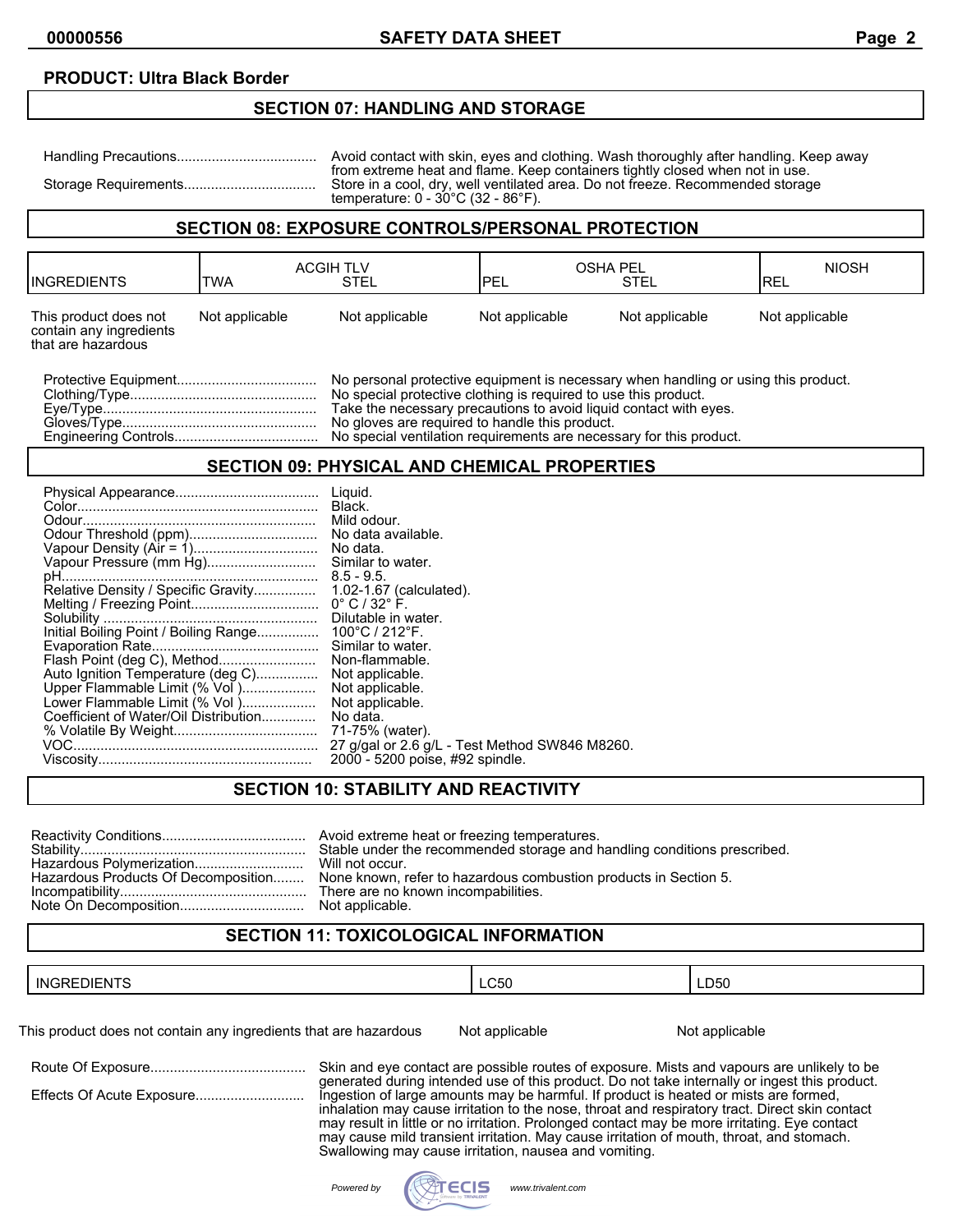# **PRODUCT: Ultra Black Border**

#### **SECTION 11: TOXICOLOGICAL INFORMATION**

|                               | used in this product is in a non-respirable form and under normal conditions of use carbon                                          |
|-------------------------------|-------------------------------------------------------------------------------------------------------------------------------------|
|                               | black cannot become airborne. The carcinogenic effects of carbon black are therefore not                                            |
|                               | applicable to this product.                                                                                                         |
| Aggravated Medical Conditions | None are anticipated under normal use.                                                                                              |
| Note                          | Use of this product following our recommended instructions should not cause any health<br>hazards, other than those indicated above |

# **SECTION 12: ECOLOGICAL INFORMATION**

# **SECTION 13: DISPOSAL CONSIDERATIONS**

| Appropriate Disposal Considerations<br>Properties Affect Disposal<br>None anticipated. | Appropriate Disposal Methods | Empty containers should be recycled in accordance with local municipal recycling<br>practices. Containers that are not empty should be brought to your local waste paint<br>recycling facility |  |
|----------------------------------------------------------------------------------------|------------------------------|------------------------------------------------------------------------------------------------------------------------------------------------------------------------------------------------|--|
|                                                                                        | Sewage Disposal Comments     | Wherever possible unused paint should be brought to your local waste paint facility.<br>Wherever possible, paint should not be washed down the sewer.                                          |  |

# **SECTION 14: TRANSPORT INFORMATION**

| Not regulated.                                                                                                  |
|-----------------------------------------------------------------------------------------------------------------|
|                                                                                                                 |
|                                                                                                                 |
|                                                                                                                 |
|                                                                                                                 |
|                                                                                                                 |
| Guidance on transport by air (IATA) This product is not classified as a dangerous good per IATA Dangerous Goods |
| Regulations.                                                                                                    |
|                                                                                                                 |

# **SECTION 15: REGULATORY INFORMATION**

| Globally Harmonized System Classification<br>SARA TITLE III       | Not classified.<br>Not controlled.<br>The ingredients in this product appear on the DSL.<br>All ingredients are listed on the TSCA inventory.<br>This product is not considered hazardous. |
|-------------------------------------------------------------------|--------------------------------------------------------------------------------------------------------------------------------------------------------------------------------------------|
| Section 302 - Extremely Hazardous  None.                          |                                                                                                                                                                                            |
| Substances<br>Section 311/312 - Hazard Categories Not applicable. | Toxic Chemical constituents above de minimus concentrations.                                                                                                                               |
| EPA Hazardous Air Pollutants (HAPS)<br>40CFR63                    | None.                                                                                                                                                                                      |
|                                                                   | 3213.10.00.00.<br>is listed when found in unbound, airborne particles of respirable size.                                                                                                  |

# **SECTION 16: OTHER INFORMATION**

Prepared By.................................................. HDTS Chemicals Inc. - www.hdtschemicals.com - email: service@hdtschemicals.com . Disclaimer...................................................... This Safety Data Sheet was prepared by Tri-Art Manufacturing and obtained from supplier information. The information in the Safety Data Sheet is offered for your consideration and guidance when exposed to this product.